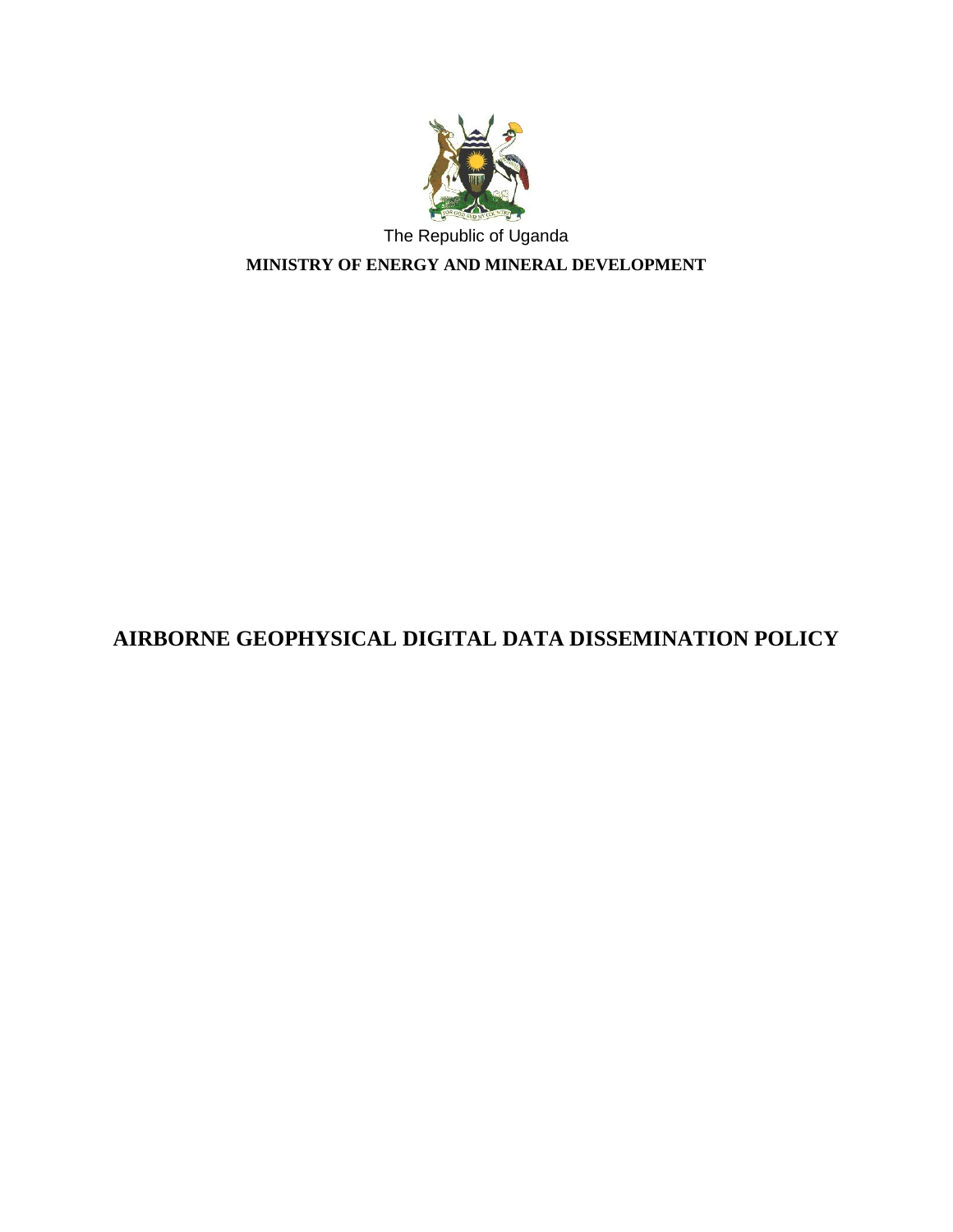### **AIRBORNE GEOPHYSICAL DIGITAL DATA DISSEMINATION POLICY**

### **Introduction**

The High Resolution Airborne Geophysical Survey Programme involving magnetic, radiometric and electromagnetic surveys that is aimed at assisting and promoting mineral exploration commenced in December 2006.

The large volume of data and the increasing number of requests by mineral investors and other interested parties for data windowed to their areas of interest has necessitated the development of a data dissemination policy which will eventually be transformed into a dedicated online data storage and management system including a customised viewing, handling and archiving system.

The airborne geophysical management system shall store all grid and line archives in a consistent format that guarantees data integrity and facilitates data distribution. Where areas of interest encompass more than one survey, grid data are supplied as individual survey grids and also as windowed supergrids. Supergrids are compilations from all available high-resolution and regional data and are upgraded regularlly as new survey data become available.

The current high resolution surveys followed the regional airborne geophysical surveys for mineral exploration that was funded by United Nationas Development Programme (UNDP) in 1961 and Government of Uganda in in1980 and achieved almost 50% national coverage. These surveys were typically flown with 1 km line spacing, 10 km ties and 120 m ground clearance. All magnetic data of the regional programme were subsequently compiled into one consistent data set merged during the African Magnetic Mapping Project in 1992. Therefore in addition to the new high resolution airborne geophysical data, the regional airborne geophysical data including magnetic and radiometric data are also available for dissemination.

Due to industry demand, the Ministry of Energy and Mineral Development (MEMD) and Department of Geological Survey and Mines (DGSM) may decide to release certain airborne geophysical data in preliminary form. These data will have been fully processed by Fugro Airborne Surveys, and reviewed independently by DGSM's quality control experts. The final products may contain minor adjustments, and will include additional channels and grids. Any purchase of preliminary data will include a copy of the final data for the same area when those products are released.

### **Objectives of Establishing Airborne Geophysical Data Dissemination Policy**

To put in place efficient, effective and transparent tools for disseminating airborne geophysical data of Uganda so as to attract mineral investment in the Country.

**Policy Goal:** Increase mineral sector investments as a result of wide dissemination of Airborne geophysical data to potential investors.

### **Strategic Tools for Disseminating Airborne Geophysical Data**

The following comprises the Strategic Tools for Managing Airborne Geophysical Data:

1. Both the old regional geophysical data and the new high resolution data including all data types shall be part of the data archive for dissemination.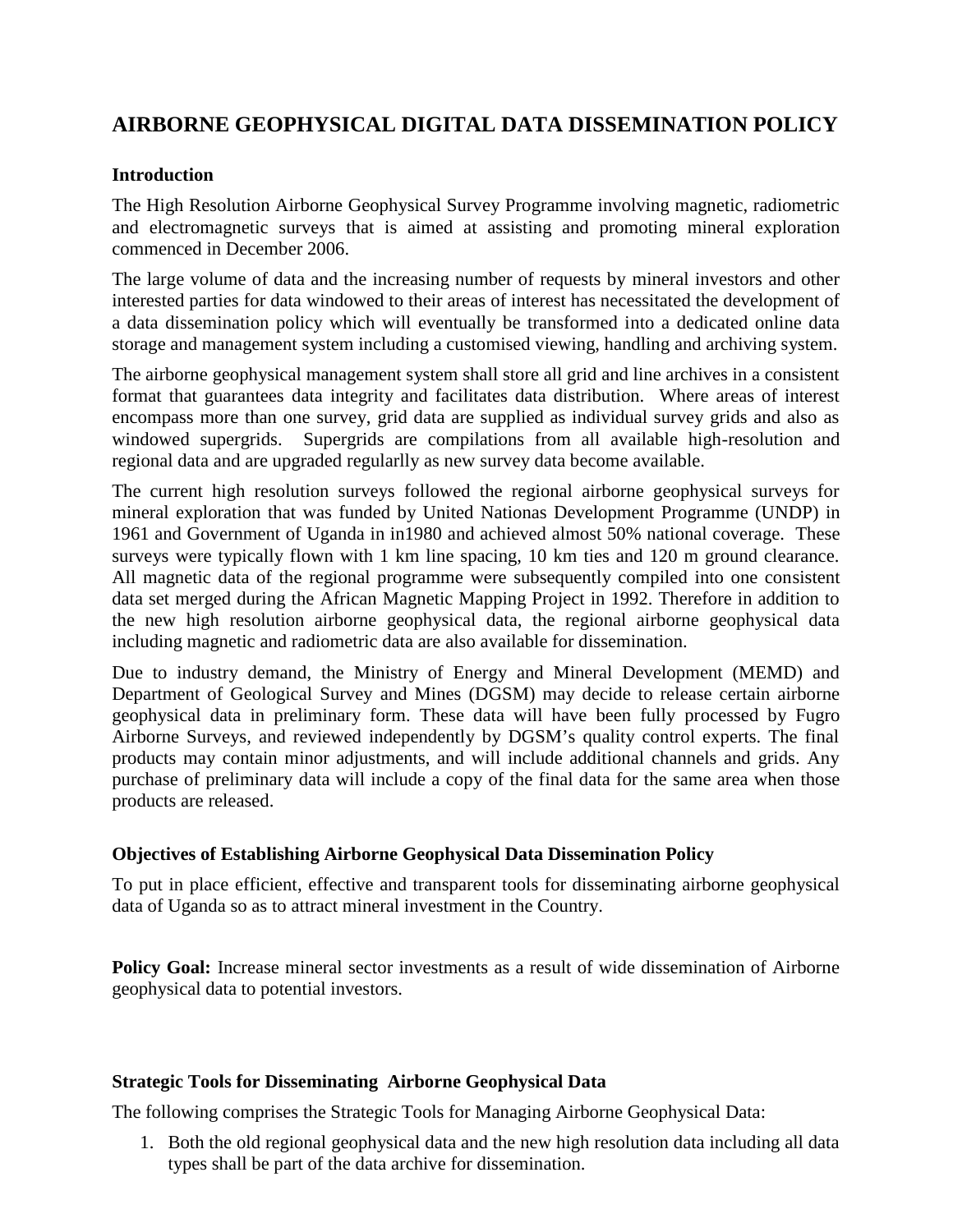- 2. Data shall be distributed to interested parties upon completing a data requisition form (Annex 1) and payment of a nominal reproduction cost reflected in the price list in Annex 2.
- 3. Whether an entity (company or individual) has a mineral right or not, he/she is entitled to acquire any data of his/her interest covering any part of the country.
- 4. Research Institutions shall receive the data free of charge but on condition that they use the data only for the purpose they acquired it. They shall also provide feedback in form of the copies of their thesis or research paper.
- 5. Before data is handed over, a data Confidentiality Agreement between the individuals/company/organisation who takes the data and the Department of Geological Survey and Mines shall be signed. The data confidentiality agreement (Annex 3) shall be adhered to by all those taking the data.
- 6. The funds shall accrue to a Fund to be established within Ministry of Energy and Mineral Development to support the promotion of the mining industry.
- 7. In some cases data may be released in preliminary form after being fully processed and reviewed independently by DGSM's quality control experts. The final products may contain minor adjustments, and will include additional channels and grids. Any purchase of preliminary data will include a copy of the final data for the same area when those products are released.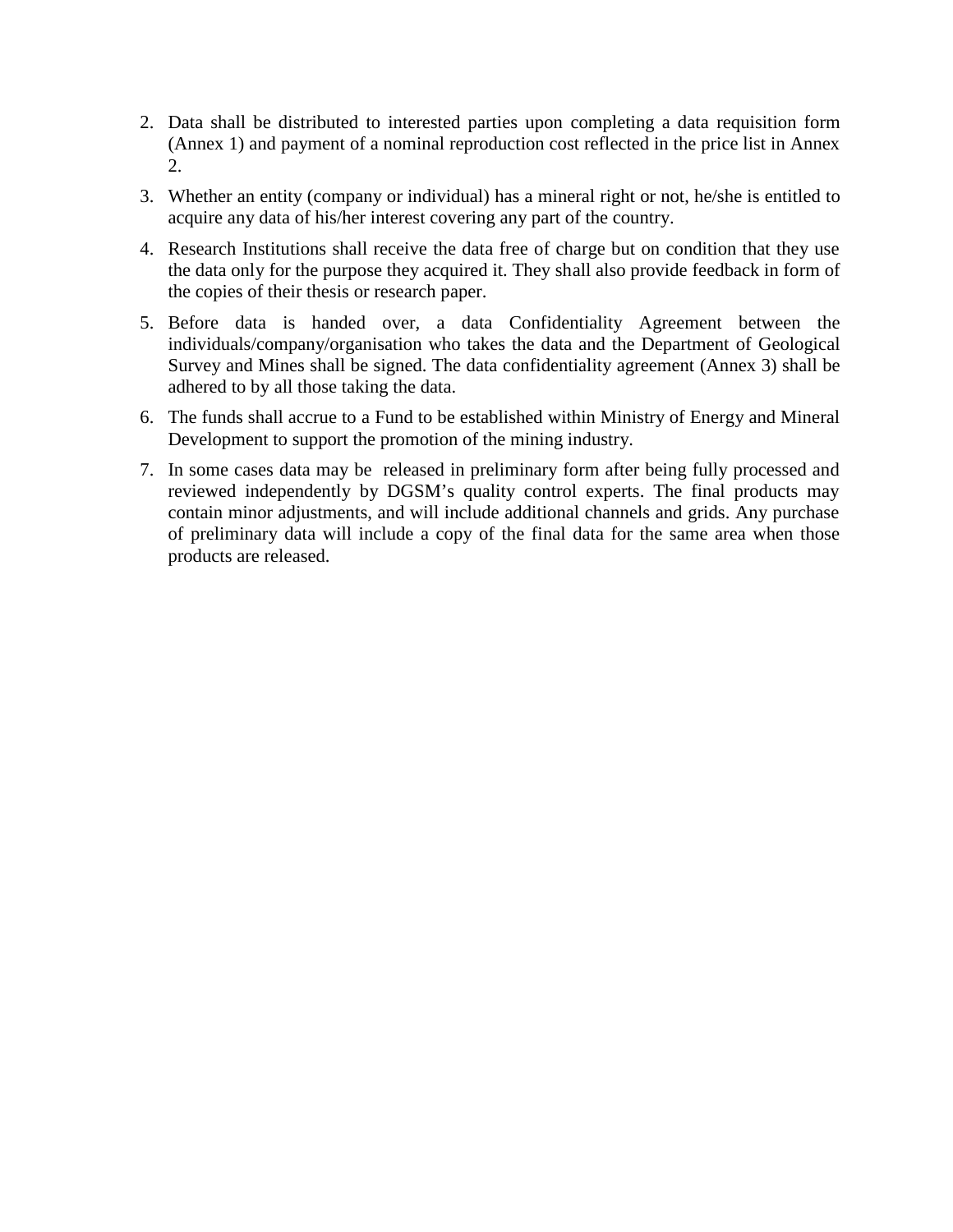**ANNEX 1**

**DIGITAL AIRBORNE GEOPHYSICAL DATA REQUISITION AND DELIVERY FORM**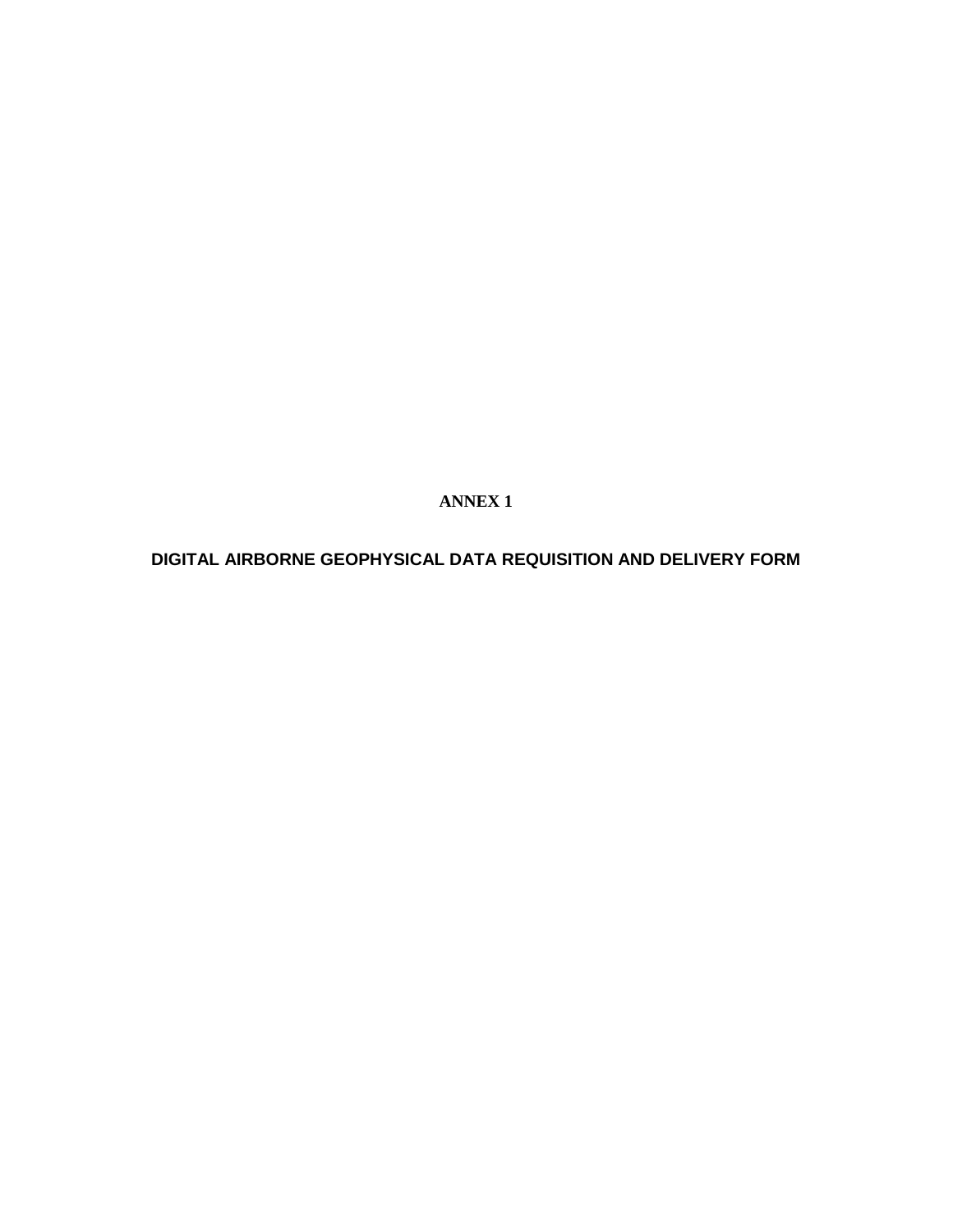

### **MINISTRY OF ENERGY AND MINERAL DEVELOPMENT**

|                                               | DIGITAL AIRBORNE GEOPHYSICAL DATA REQUISITION AND DELIVERY FORM |                                       |                           |                    |       |                                                           |                                                                                                            |
|-----------------------------------------------|-----------------------------------------------------------------|---------------------------------------|---------------------------|--------------------|-------|-----------------------------------------------------------|------------------------------------------------------------------------------------------------------------|
| <b>Requested By</b>                           |                                                                 |                                       |                           |                    | Date: |                                                           |                                                                                                            |
| <b>Company Name:</b>                          |                                                                 |                                       |                           |                    |       | Time:                                                     |                                                                                                            |
| <b>Company Address:</b>                       |                                                                 |                                       |                           |                    |       |                                                           |                                                                                                            |
|                                               |                                                                 |                                       |                           |                    |       |                                                           |                                                                                                            |
| Telephone:                                    |                                                                 |                                       |                           |                    |       |                                                           |                                                                                                            |
| E-mail:                                       |                                                                 |                                       |                           |                    |       |                                                           |                                                                                                            |
| <b>Purpose:</b>                               | <b>Minerals</b>                                                 | Geotechnical                          |                           | Ground Water       |       | Other                                                     |                                                                                                            |
| Mode of request:                              | In Person                                                       | Fax                                   |                           | E-mail             |       | Phone                                                     |                                                                                                            |
|                                               |                                                                 |                                       |                           |                    |       |                                                           |                                                                                                            |
| Data Set Name<br>and Format<br>(Grid or Line) | <b>Size of Dataset</b><br>and area of<br>coverage               | <b>Storage</b><br>Media<br>CD/HD/Tape | Date of<br><b>Request</b> | Date of<br>Receipt |       | Name and<br><b>Signature of</b><br>DGSM's<br>Geophysicist | <b>Signature of</b><br>Company's<br>Receiving<br>Officer (also to<br>sign<br>confidentiality<br>agreement) |
| Comments per data set if any                  |                                                                 |                                       |                           |                    |       |                                                           |                                                                                                            |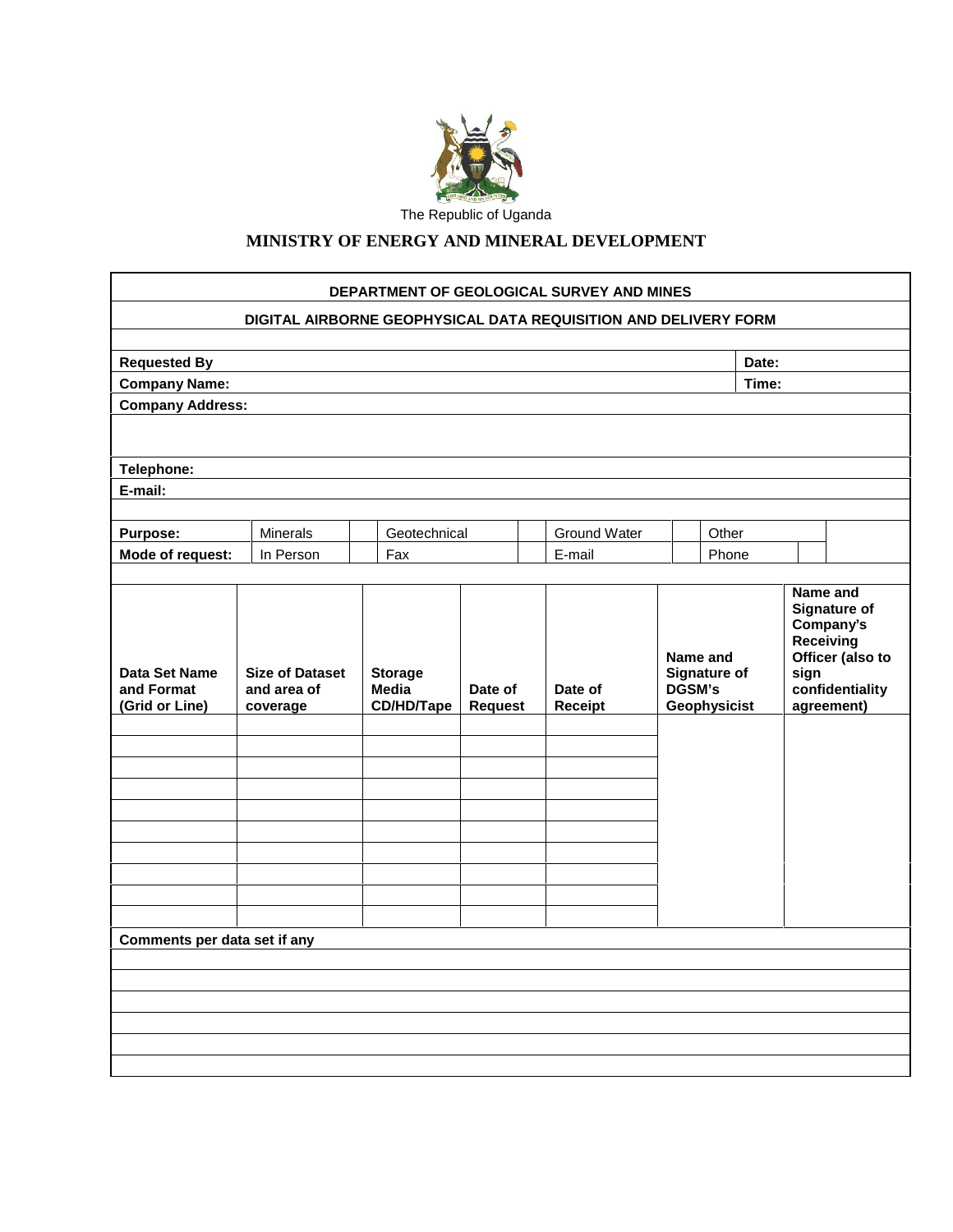**ANNEX 2.**

### **AIRBORNE GEOPHYSICAL DIGICAL DATA - PRICING SCHEDULE**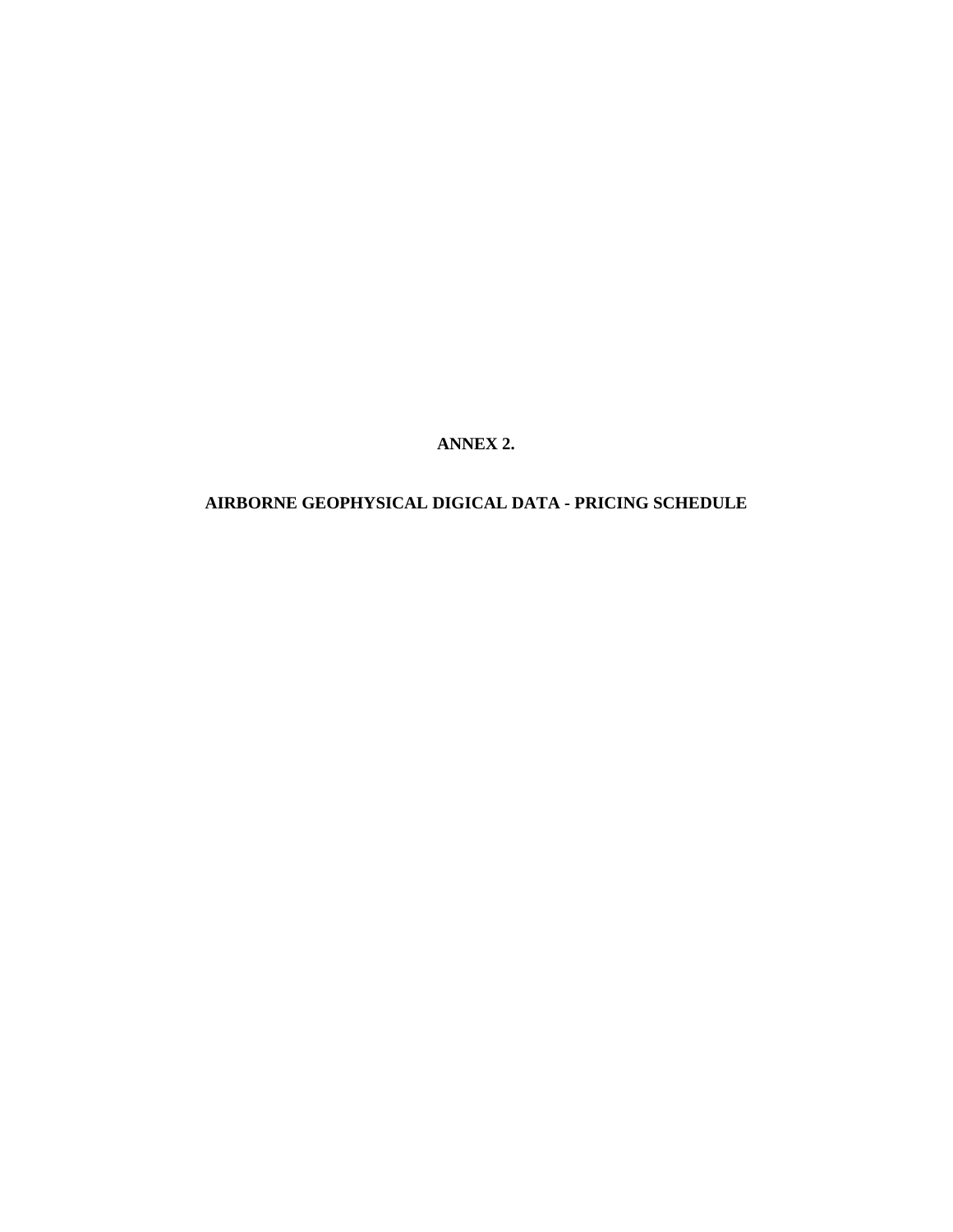

### **MINISTRY OF ENERGY AND MINERAL DEVELOPMENT**

### **High Resolution Airborne Geophysical Survey Programme**

### **Geological Survey and Mines Department**

### **Airborne Geophysical Digital Data Sales – Pricing Schedule**

# **Data Format**

Grid data are delivered in Oasis Montaj Geosoft grid file format .

Line data are delivered in Oasis Montaj Geosoft format and ASCII file format and a format description file accompanies each data file.

# **Data Windowing**

Data shall generally be sold on the basis of standard topographical map sheets. However, data can also be windowed to any boundary on request.

### **Payments**

All process stated below are exclusive of shipping charges\*.

### **PROCEDURES FOR ACQUISITION OF AIBORNE GEOPHYSICAL DATA**

- 1. First get a copy of the airborne Geophysical Data Dissemination Policy.
- 2. Geophysicist calculates the Total line Km and Amount to be paid.
- 3. Fill the data requisition form specifying which data is required.
- 4. Geophysicist fills the Pro forma Invoice indicating the amount to be paid.
- 5. Obtain Bank Advice Forms (BAF'S) from Accounts Section
- 6. The filled Bank Advice Forms (BAF'S) are taken to Diamond Trust Bank (DTB)- Kampala Road and money paid to MEMD Bank account.
- 7. Present the URA Bank Payment receipt and the stamped Copy of the BAF to DGSM Accounts section and a copy to Geophysics Section
- 8. The receipt is entered in the Hard cover book in Accounts for Accountability
- 9. The Customer then signs a Confidentiality and Copyright Agreement
- 10. Lastly, the hard or digital copy of the requested data is handed over to the customer with any guidance that may be required from the Geophysicist.
- 11. DGSM shall not be liable to any data taken without a Geophysicist's endorsement.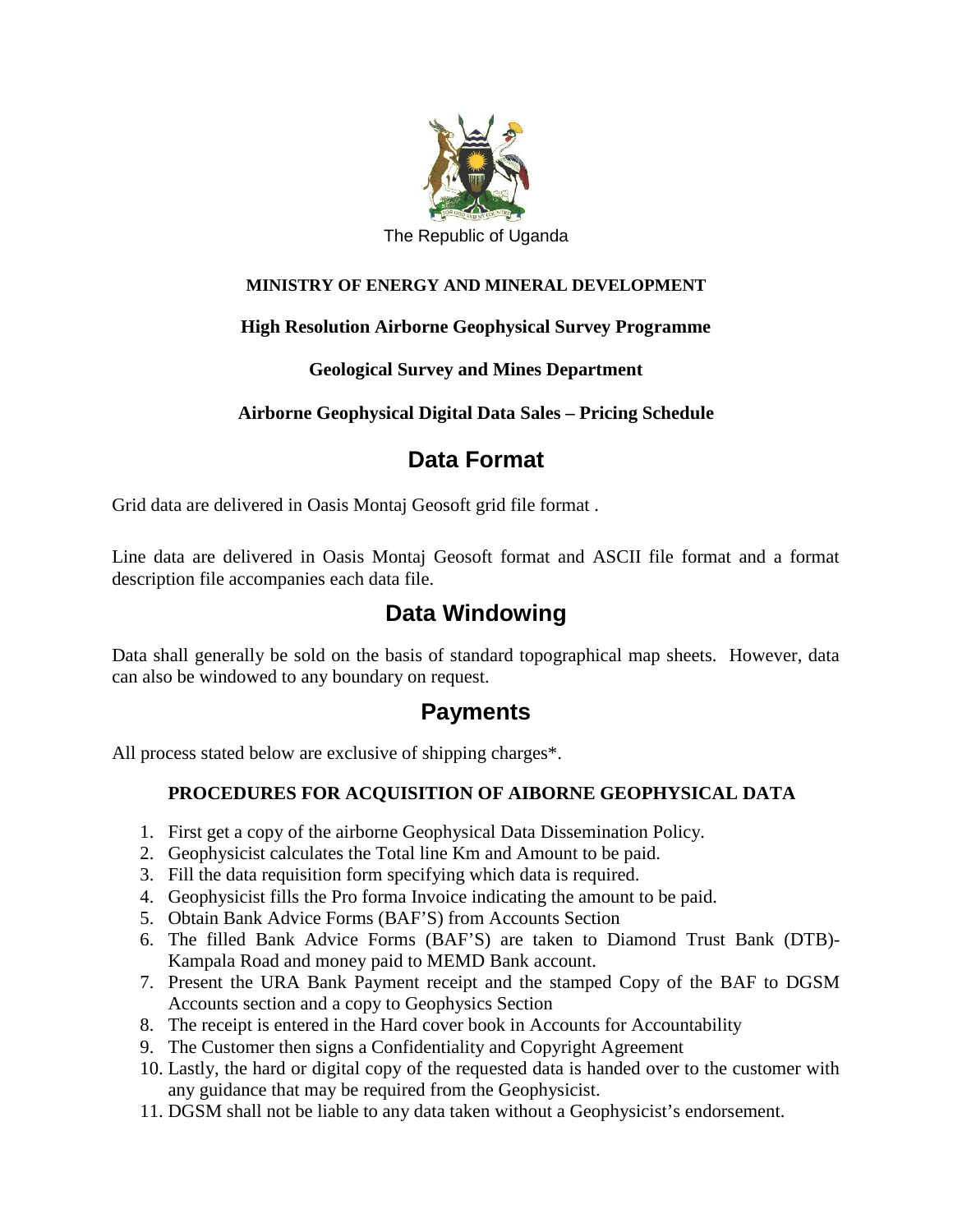# **Magnetics and Radiometrics**

Complete digital magnetic and radiometric data (line data) are sold for Ug Shs 30 (1 US\$ =Shs 3,500/=) per line-kilometre. In case of grids only the price is calculated on the area covered by the data at Ug Shs 150 per  $km^2$  for each grid (magnetic and radiometric).

### **Geotiffs**

Digital Geotiffs are produced from the Supergrids, which are compilations of all high resolution and regional data available. Geotiffs are based on the standard 1:50.000 topographical map sheets and are sold at Ug Shs 10,000 per sheet, for magnetics and Ug Shs 10,000 for radiometrics.

### **Electromagnetics**

Electromagnetic data are sold for Ug Shs 300 per line-kilometre including grid and line data.

### **Regional Geophysical Data**

The regional airborne geophysical surveys for mineral exploration which was funded by UNDP from 1960s and achieved almost 50% coverage in the early 1980's. These surveys were typically flown with 1 km line spacing, 10 km ties and 120 m ground clearance. These magnetic and radiometric surveys have been merged and compiled into consistent data grids. Therefore in addition to the new high resolution airborne geophysical data, the regional airborne geophysical data including magnetic and radiometric data are also available for dissemination. The entire data set is sold for Ug Shs 1,500,000.

#### **Contacts:**

| 1. Edwards Katto                                     | Phone: $+256(0)414320559$                           |
|------------------------------------------------------|-----------------------------------------------------|
| Director, Directorate of Geological Survey and Mines | $+256(0)312262902$                                  |
|                                                      | Email: kagimba@hotmail.com                          |
|                                                      | $d$ gsm@minerals.go.ug                              |
|                                                      |                                                     |
|                                                      |                                                     |
| 2. Zachary M. Baguma                                 | Phone: $256\,414\,323432$ or $+256\,(0)414\,320656$ |

Commissioner, Department of Geological Survey Email: zach.baguma@gmail.com

dgsm@minerals.co.ug

\* A shipping charge shall be included on the cost of data, especially for overseas orders. The prices given above are guaranteed only for a period of 1 year following the date of the release. Prices are subject to change without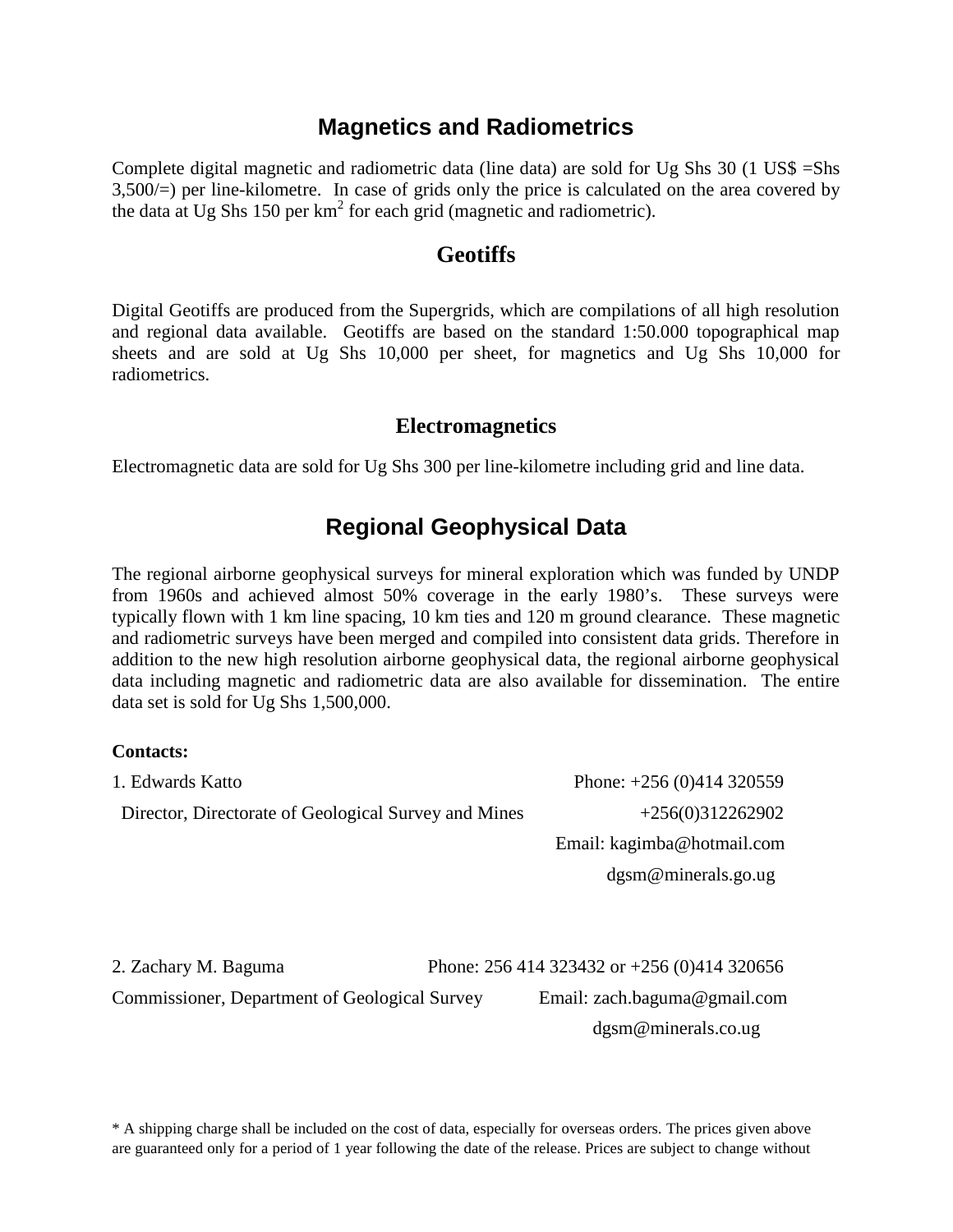notice.



Figure 1. Priority areas for airborne geophysical surveys.

#### **Table 1. Details of Airborne Geophysical Survey Blocks**

| <b>SURVEY</b><br><b>BLOCK</b> | <b>LINE</b><br><b>SPACING</b> | <b>TERRAIN</b><br><b>CLEARANCE</b> | <b>AREA</b><br>(sq<br>km)<br>(approx.) | <b>LINE</b><br>KM<br>(approx.) | Date<br>οf<br>Release<br>οf<br>Preliminary<br>data | οf<br><b>Date</b><br>Release<br>οf<br><b>Final data</b> |
|-------------------------------|-------------------------------|------------------------------------|----------------------------------------|--------------------------------|----------------------------------------------------|---------------------------------------------------------|
| Block 1                       | 200                           | 80 m                               | 10,312                                 | 57,961 km                      | $13th$ Dec 2007                                    | $8^{\text{th}}$ Jan 2009                                |
| Block 2                       | 200                           | 80 m                               | 29,213                                 | 162,552 km                     | $8^{\text{th}}$<br>' Jan 2009                      | $3rd$ Feb 2009                                          |
| Block 3                       | 200                           | 80 <sub>m</sub>                    | 14,864                                 | 84,469 km                      | $8^{\text{th}}$<br>Jan 2009                        | $3rd$ Feb 2009                                          |
| Block 4                       | 200                           | 80 m                               | 18,197                                 | 101,290 km                     | $8^{\text{th}}$<br>Jan 2009                        | $3rd$ Feb 2009                                          |
| Block 5                       | 200                           | 80 m                               | 10,719                                 | 59,989 km                      | $8^{\text{th}}$<br>Jan 2009                        | $8th$ Jan 2009                                          |
| Block 6                       | 500                           | 100 m                              | 38,253                                 | 85,330 km                      | 13 <sup>th</sup> Dec 2007                          | $8th$ Jan 2009                                          |
| Block 7                       | 200                           | 80 m                               | 14,449                                 | 80,531                         | $8th$ Jan 2009                                     | $8th$ Jan 2009                                          |

Blocks 1,2,3,4, 5, 6, and 7 (Magnetic and radiometric surveys)

In addition, there are seven (7) smaller blocks within the same areas as those flown by magnetic and gamma ray spectrometry which were covered by electromagnetic (EM) survey. These include EM1, EM2, EM3, EM4, EM5, EM6 and EM7 covering a total area of 3844 km2 and covered by a total of 23,806 line kilometers of EM surveys.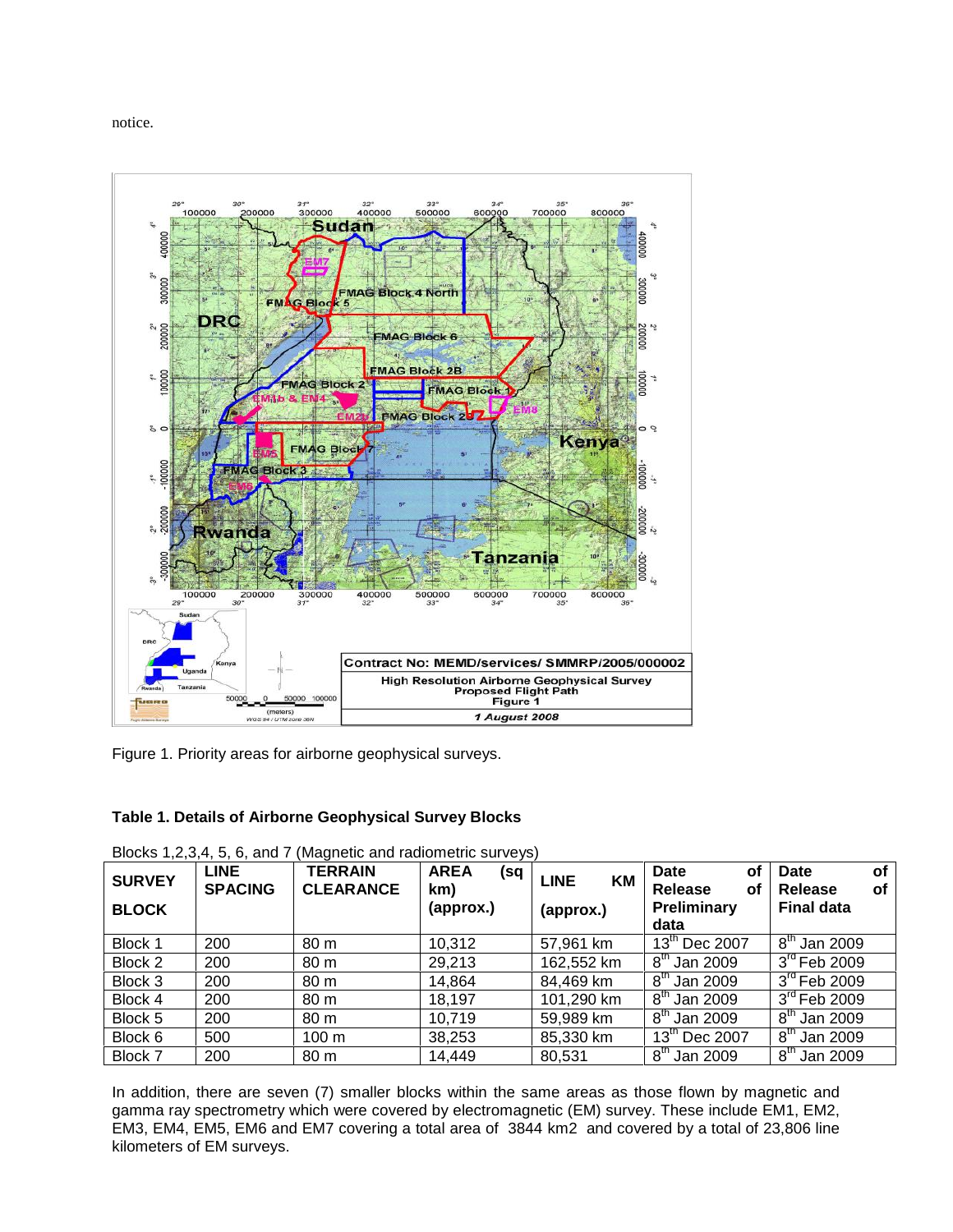**ANNEX 3.**

# **CONFIDENTIALITY AND COPYRIGHT AGREEMENT FOR THE PURCHASE OF AIRBORNE GEOPHYSICAL DIGITAL DATA OF UGANDA**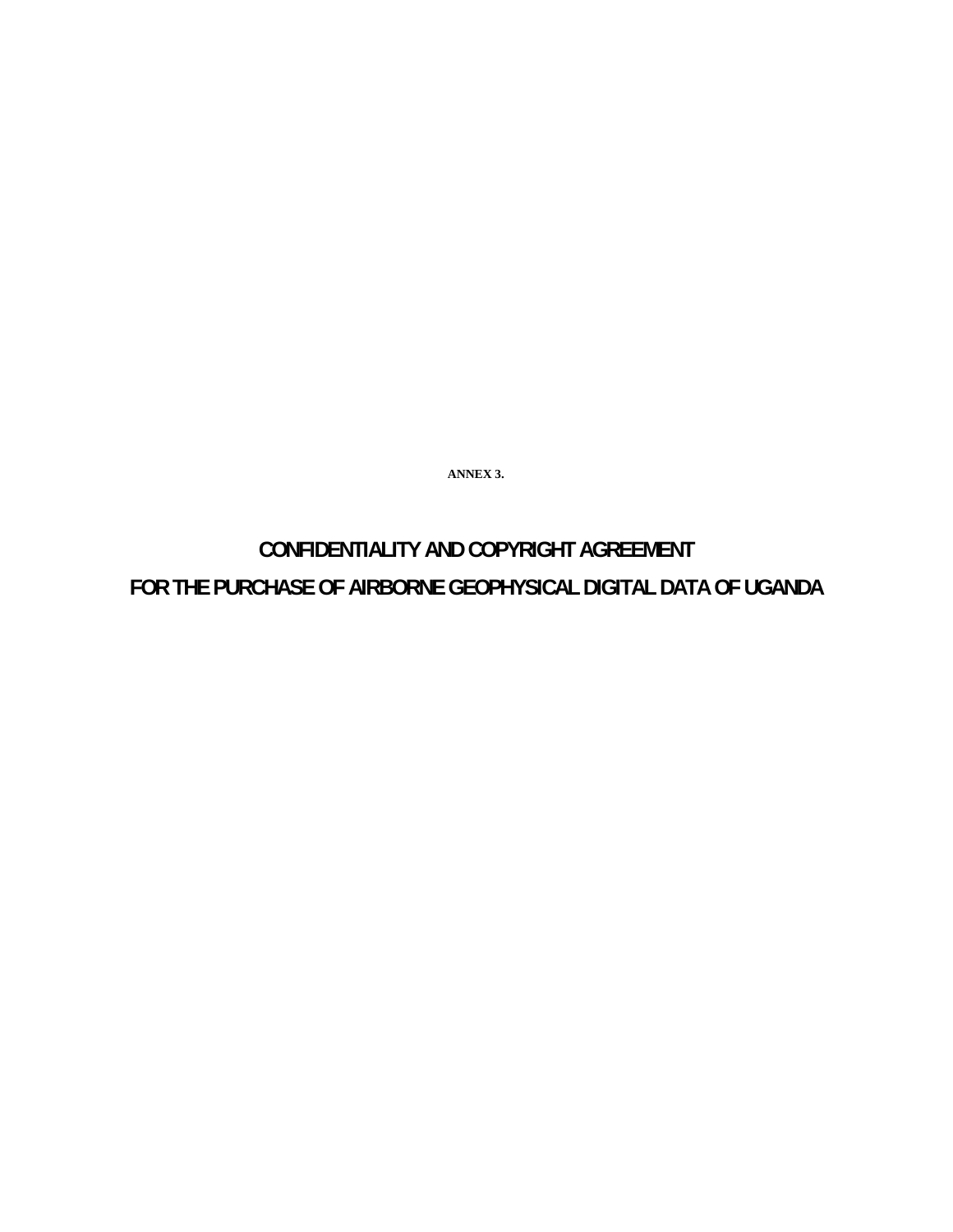

### The Republic of Uganda **MINISTRY OF ENERGY AND MINERAL DEVELOPMENT**

# **CONFIDENTIALITY AND COPYRIGHT AGREEMENT FOR THE PURCHASE OF AIRBORNE GEOPHYSICAL DIGITAL DATA OF UGANDA**

On behalf of the company/organization/myself I hereby called (Name and Address) -----------------------------

----------------------------------------------------------------------------------------------------------------------------, I agree to the following conditions with respect to use of digital data shown below and acquired from the Department of Geological Survey and Mines, P.O. Box 9, Entebbe, Uganda:

Terms, conditions, and covenants agreed to are as follows:

- i. All digital data, delivered by Department of Geological Survey and Mines (DGSM) shall be for the internal use of DATA RECEIVER. Data products may be shown but NOT sold, traded, disposed of, transmitted to or otherwise made available to any individual(s), joint-venture(s) or partner company or companies excepting its parent company, any wholly-owned subsidiary, or affiliate. If any outside consultants are engaged to work on this data, they must be made aware of this agreement and requested to initial one copy.
- ii. Data obtained, whether in digital format, by scanning of hardcopy maps or any other reproduction processes, are licensed for use only for the purpose it was acquired.
- iii. Any derivative maps, interpretation and/or reports made from the original data will be only for internal use of DATA RECEIVER or its affiliates. These second generation products may not, except as detailed under point iv, be sold, traded, disposed of, transmitted to or otherwise made available to third parties who have not acquired the original data from DGSM.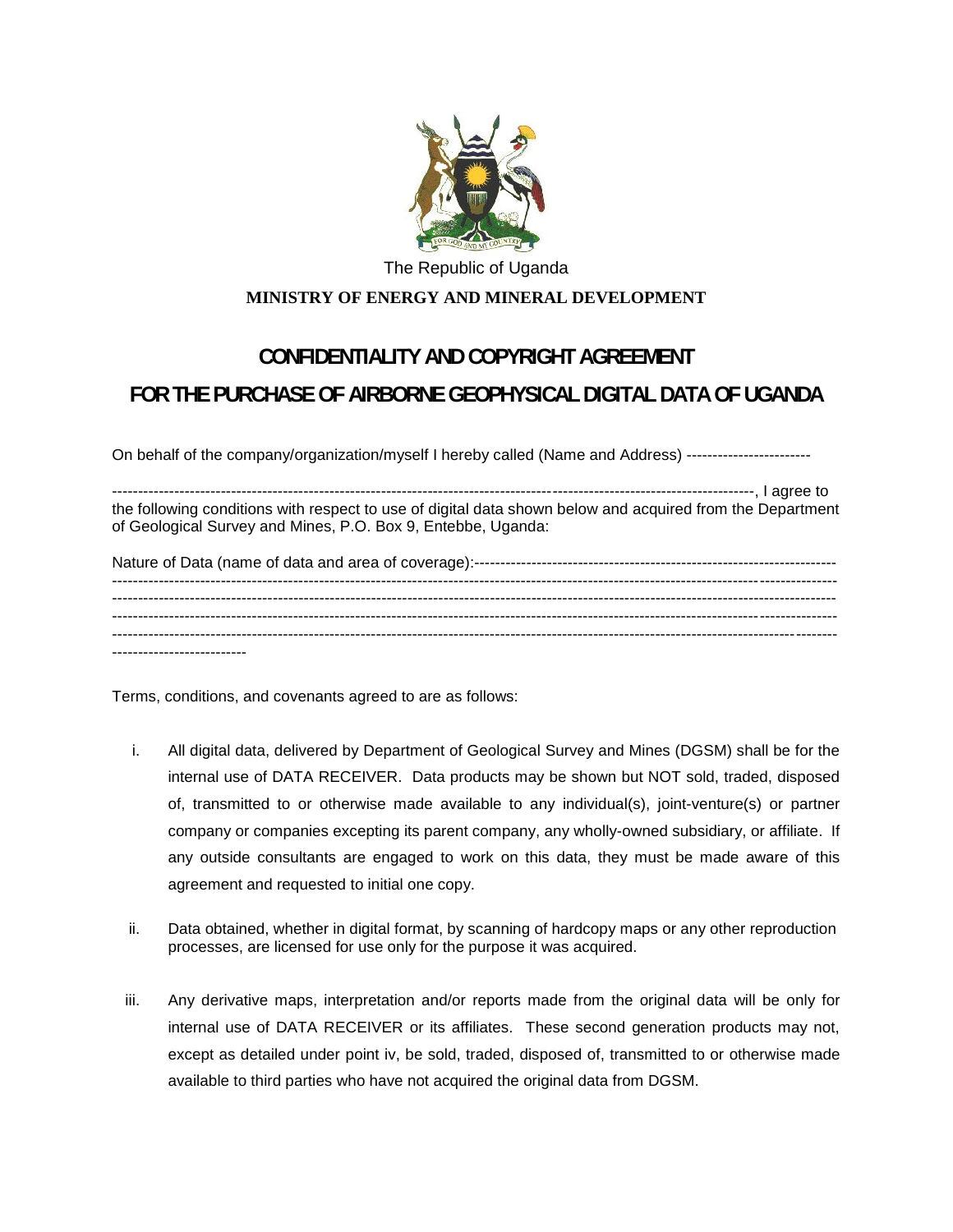- iv. Keep DGSM informed on any reprocessing of digital data and agrees to provide DGSM with one copy of any reports, maps and enhancements of these data within one year of completion. Such copies will be for the sole use of DGSM, or de facto staff of DGSM, and will not be made available to third parties without the written consent of DATA RECEIVER for a period of two years from the date of receipt of said copies.
- v. Publication of these data or interpretations derived therefrom must be presented to DGSM for technical review. Only then may permission to publish be granted by the Commissioner, DGSM.
- vi. Distribution and/or selling of standard or enhanced digital products by DATA RECEIVER may only be undertaken with the written permission of DGSM.
- vii. DGSM retains all copyrights to acquired survey data and maps. Presentation of these data and maps/images at conferences, websites or in research publications must ensure that DGSM is credited.
- viii. DGSM shall not be liable for any post-processing performed on the DATA RECEIVER.
- ix. Failure to adhere to the above conditions may lead to prosecution under international copyright laws.

IN WITNESS WHEREOF, this agreement is executed as of the dates set forth below :

Name of the Company/organization Representative: ---------------------------------------------------------------

Position: -----------------------------------------------------------------------------------------------------------------------

Signed: -------------------------------------------------------Date: -------------------------------------------------------------

On Behalf of (Name of Company/Organisation):--------------------------------------------------------------------

Name of the Commissioner Department of Geological Survey and Mines:-----------------------------------

Signed: ------------------------------------------------------Date-----------------------------------------------------------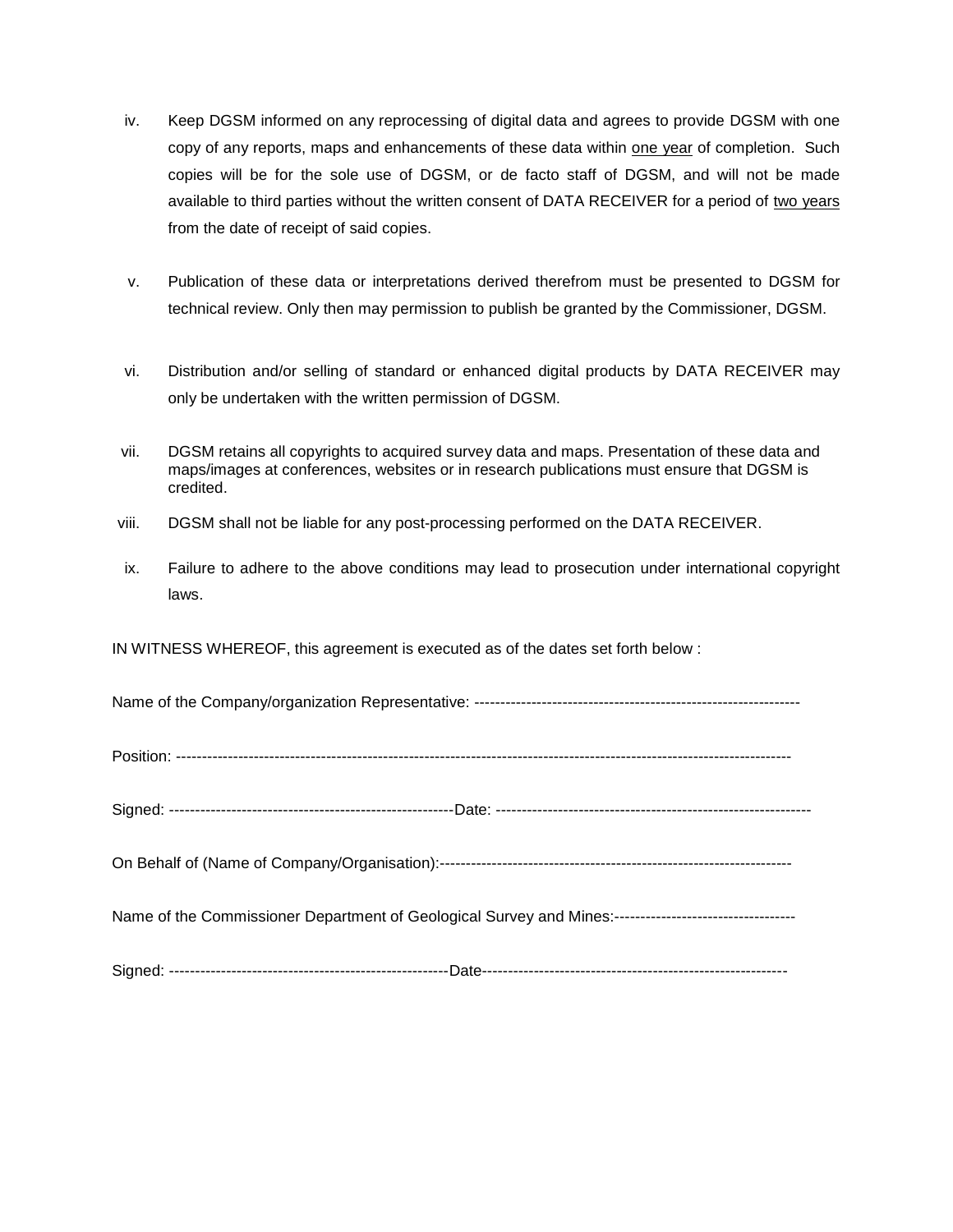**ANNEX 4**

# **PURCHASE OF AIRBORNE GEOPHYSICAL DIGITAL DATA OF UGANDA PROFORMA INVOICE**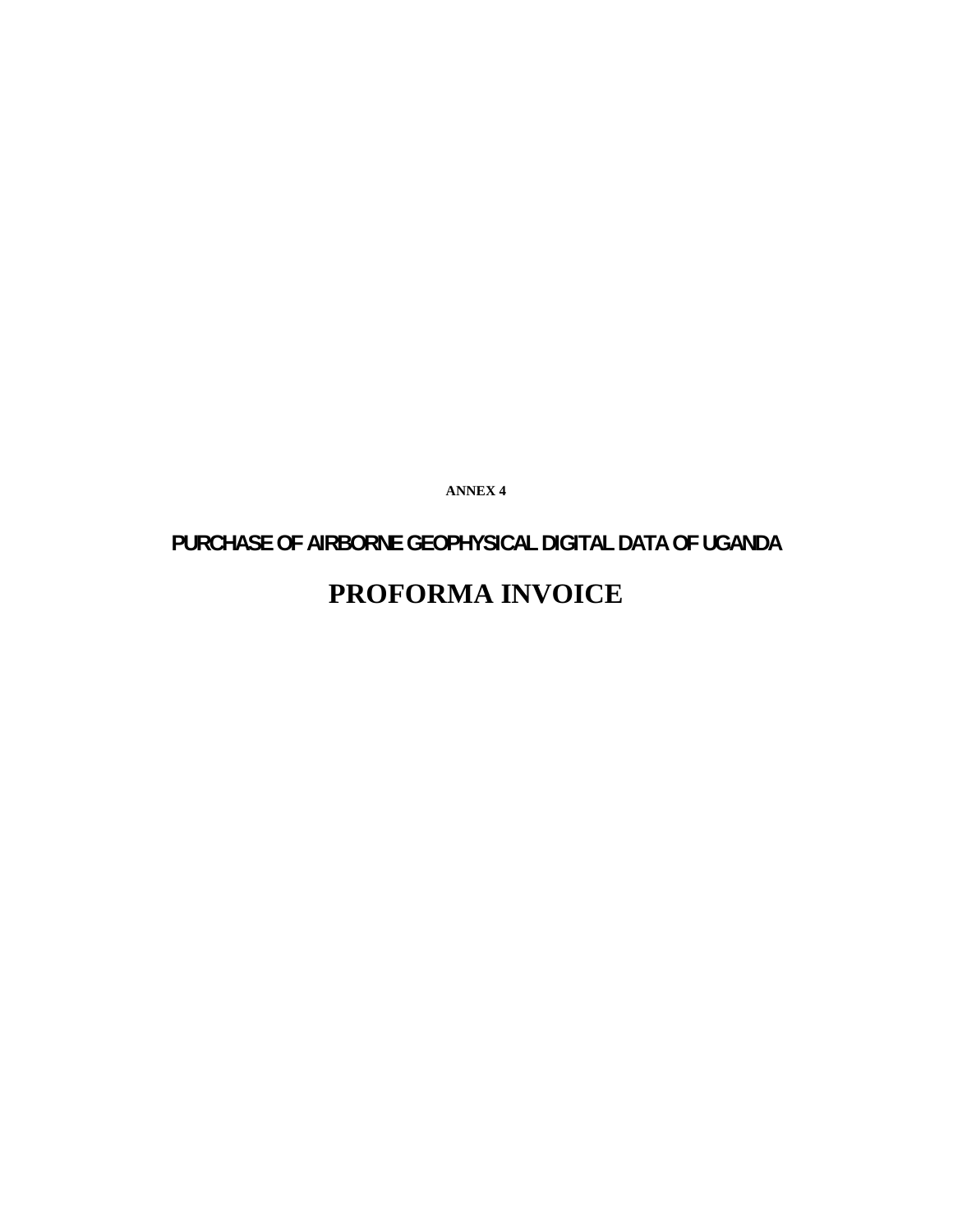

### **MINISTRY OF ENERGY AND MINERAL DEVELOPMENT**

### **PURCHASE OF AIRBORNE GEOPHYSICAL DIGITAL DATA OF UGANDA**

# **PROFORMA INVOICE**

**Date:**

**Attention:** *(Name of Company/Organisation):*

**Airborne Geophysical Data for** *(Area of coverage):* **Type of Geophysical Data:**

|                                        | Quantity | <b>Cost each</b><br>(US\$) | Total (US\$) |
|----------------------------------------|----------|----------------------------|--------------|
| <b>Line Data</b>                       |          |                            |              |
| Gridded Data (QDS or km <sup>2</sup> ) |          |                            |              |
| <b>Others</b> ( <i>Specify</i> )       |          |                            |              |
|                                        |          |                            |              |
|                                        |          |                            |              |
| <b>Total Cost</b>                      |          |                            |              |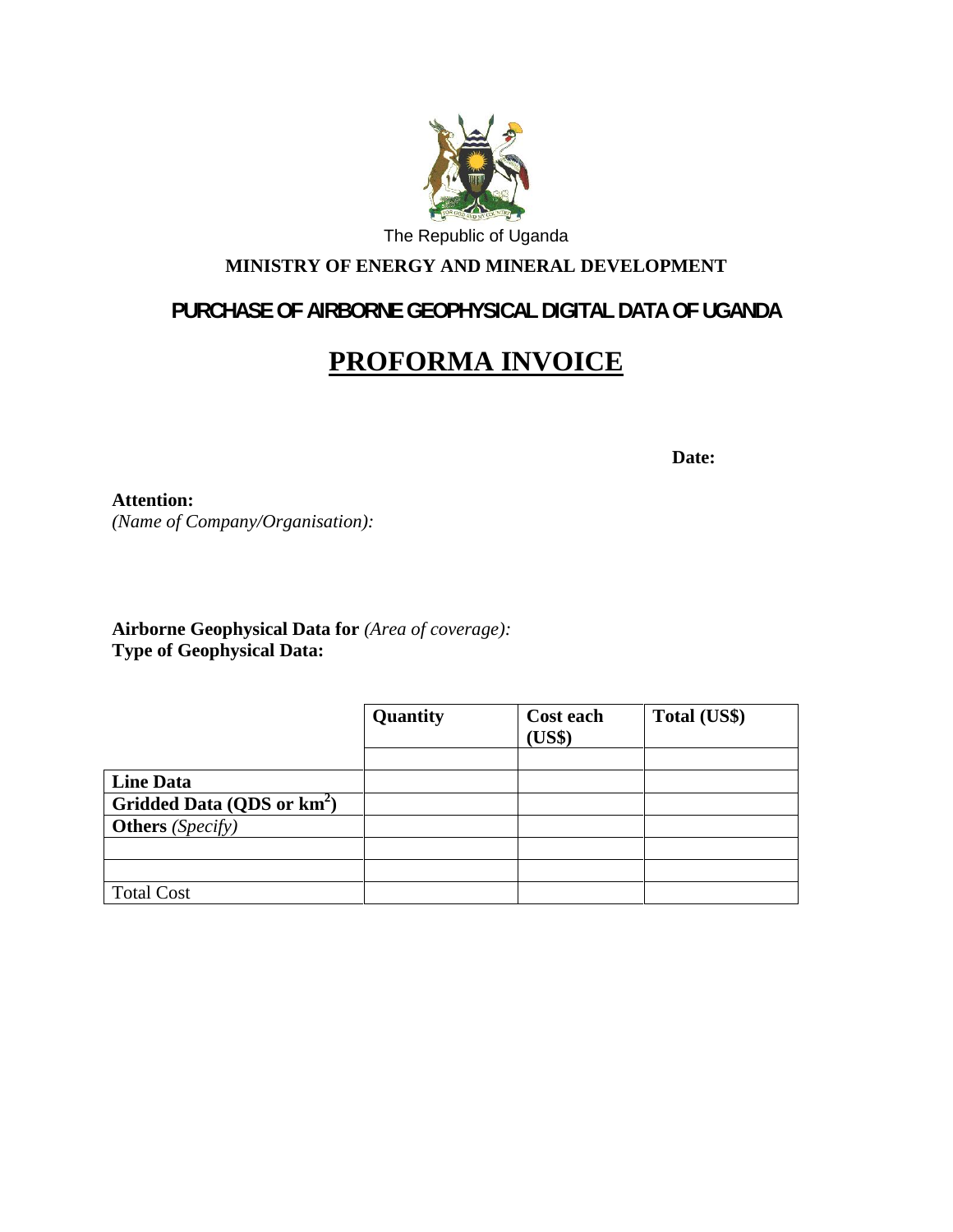**ANNEX 5**

### **AIRBORNE MAGNETIC AND RADIOMETRIC SURVEYS DATA FORMATS**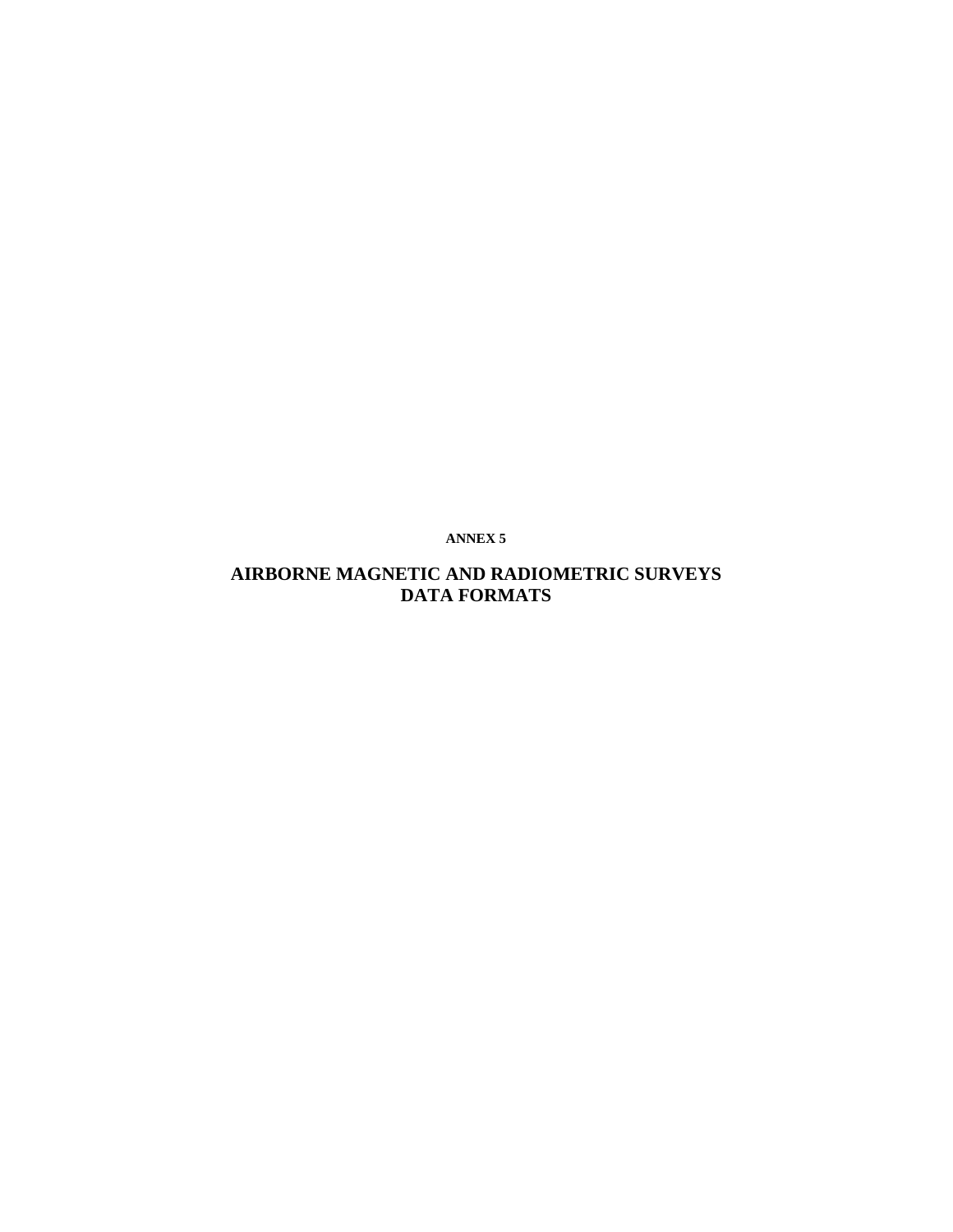

### **MINISTRY OF ENERGY AND MINERAL DEVELOPMENT**

### **AIRBORNE MAGNETIC AND RADIOMETRIC SURVEYS DATA FORMATS**

### **Grid Data**

All grid data are delivered in Oasis Montaj Geosoft raster file format.

### **Line Data**

All data are stored in the geosoft database format. Line data are also delivered as ASCII files to be imported into any software able to handle large spreadsheet-type data sets.

### **FORMAT OF GEOSOFT MAGNETIC DATABASE**

X (WGS84, UTM ZONE 36S) Y (WGS84, UTM ZONE 36S) X\_ARC1960 (ARC 1960, UTM ZONE 36S) Y\_ARC1960 (ARC 1960, UTM ZONE 36S) LATITUDE (WGS84 WORLD) (DDD.MM.SS.SS) LONGITUDE (WGS84 WORLD) (DDD.MM.SS.SS) FID Fiducial LINE DATE (YYYY/MM/DD) FLIGHT GPS TIME (seconds) RADAR ALTIMETER (m) GPS\_HEIGHT (m) BARO\_ALTIMETER (m) FluxgateX FluxgateY FluxgateZ FluxgateTF RAW\_LEFT\_SENSOR (nT) RAW\_RIGHT\_SENSOR (nT) RAW\_TAIL\_SENSOR (nT) RAW\_HORIZONTAL\_GRADIENT (nT) LEVELLED\_MAGNETICS (nT)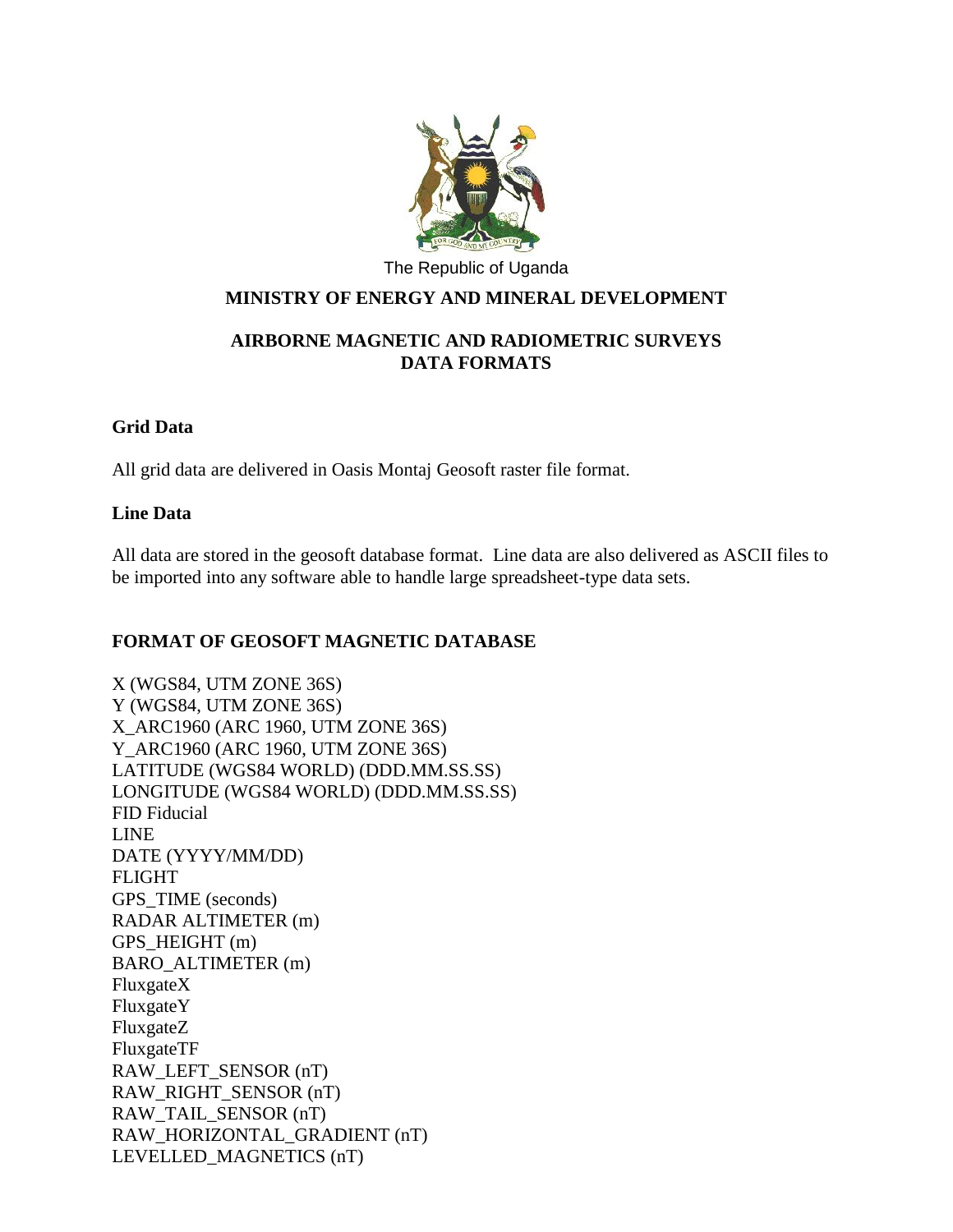### **FORMAT OF GEOSOFT RADIOMETRIC DATABASE**

X (WGS84, UTM ZONE 36S) Y (WGS84, UTM ZONE 36S) X\_ARC1960 (ARC 1960, UTM ZONE 36S) Y\_ARC1960 (ARC 1960, UTM ZONE 36S) LATITUDE (WGS84 WORLD) (DDD.MM.SS.SS) LONGITUDE (WGS84 WORLD) (DDD.MM.SS.SS) FID Fiducial LINE DATE (YYYY/MM/DD) FLIGHT GPS\_TIME (seconds) RADAR ALTIMETER (m) GPS\_HEIGHT (m) PRESSURE (mb) TEMPERATURE (degrees C) COSMIC (counts) URANIUM\_UP (counts) STIME Sample Time LTIME Live Time RAW\_TOTALCOUNT\_NASVD (counts) RAW\_POTASSIUM\_NASVD (counts) RAW\_URANIUM\_NASVD (counts) RAW\_THORIUM\_NASVD (counts) PROCESSED\_TOTALCOUNT\_NASVD (cps) PROCESSED\_POTASSIUM\_NASVD (%) PROCESSED\_URANIUM\_NASVD (ppm) PROCESSED\_THORIUM\_NASVD (ppm) DOSE\_RATE (nGy/h)

### **FORMAT OF GEOSOFT MAGNETIC ARCHIVE (XYZ)**

X (WGS84, UTM ZONE 36S) Y (WGS84, UTM ZONE 36S) Z1 X\_ARC1960 (ARC 1960, UTM ZONE 36S) Z2 Y\_ARC1960 (ARC 1960, UTM ZONE 36S) Z3 LATITUDE (WGS84 WORLD) (DDD.MM.SS.SS) Z4 LONGITUDE (WGS84 WORLD) (DDD.MM.SS.SS) Z5 FID Fiducial Z6 LINE Z7 DATE (YYYY/MM/DD) Z8 FLIGHT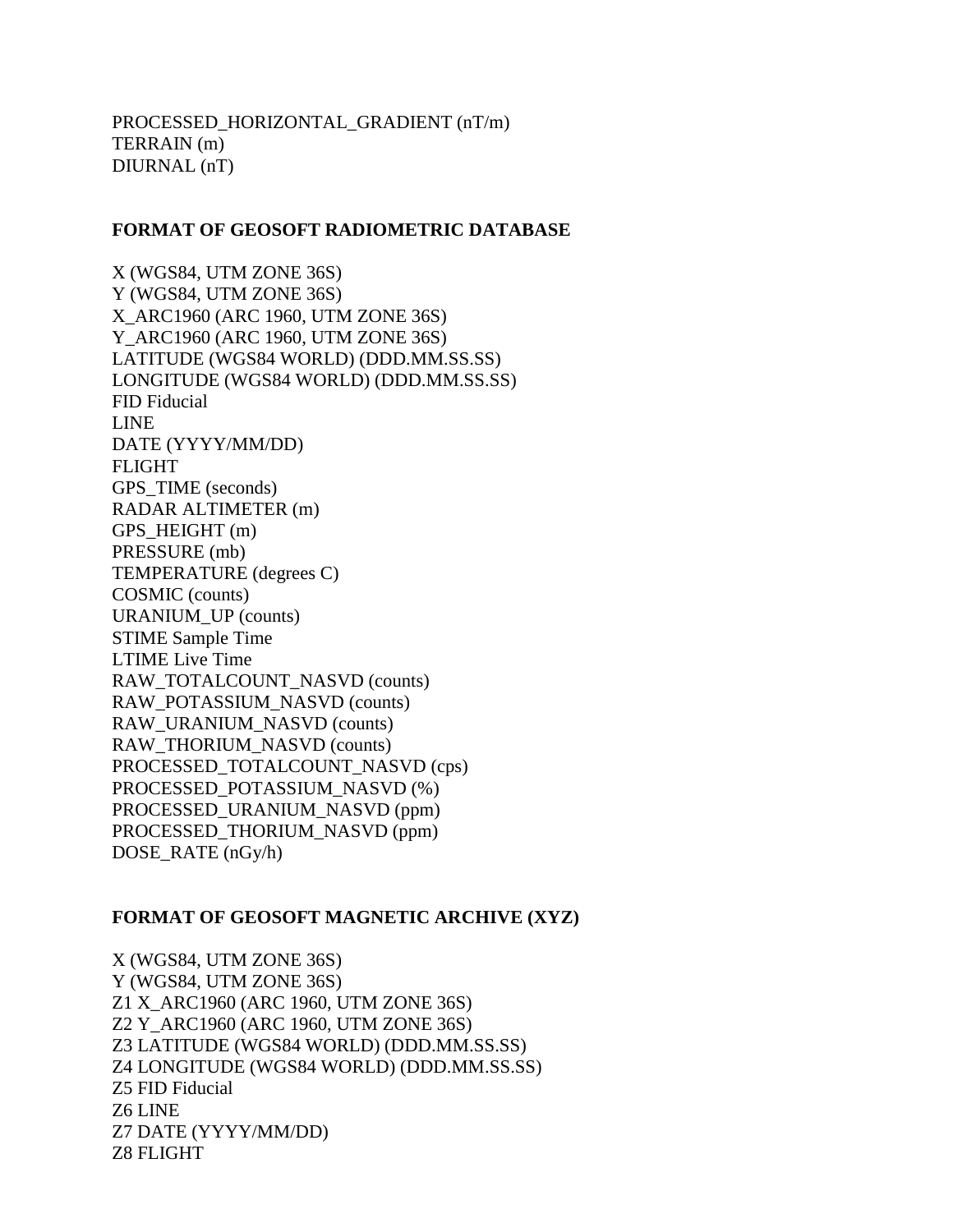Z9 GPS\_TIME (seconds) Z10 RADAR ALTIMETER (m) Z11 GPS\_HEIGHT (m) Z12 BARO\_ALTIMETER (m) Z13 FluxgateX Z14 FluxgateY Z15 FluxgateZ Z16 FluxgateTF Z17 RAW\_LEFT\_SENSOR (nT) Z18 RAW\_RIGHT\_SENSOR (nT) Z19 RAW\_TAIL\_SENSOR (nT) Z20 RAW\_HORIZONTAL\_GRADIENT (nT) Z21 LEVELLED\_MAGNETICS (nT) Z22 PROCESSED\_HORIZONTAL\_GRADIENT (nT/m) Z23 TERRAIN (m) Z24 DIURNAL (nT)

### **FORMAT OF GEOSOFT RADIOMETRIC ARCHIVE (XYZ)**

X (WGS84, UTM ZONE 36S) Y (WGS84, UTM ZONE 36S) Z1 X\_ARC1960 (ARC 1960, UTM ZONE 36S) Z2 Y\_ARC1960 (ARC 1960, UTM ZONE 36S) Z3 LATITUDE (WGS84 WORLD) (DDD.MM.SS.SS) Z4 LONGITUDE (WGS84 WORLD) (DDD.MM.SS.SS) Z5 FID Fiducial Z6 LINE Z7 DATE (YYYY/MM/DD) Z8 FLIGHT Z9 GPS\_TIME (seconds) Z10 RADAR ALTIMETER (m) Z11 GPS\_HEIGHT (m) Z12 PRESSURE (mb) Z13 TEMPERATURE (degrees C) Z14 COSMIC (counts) Z15 URANIUM\_UP (counts) Z16 STIME Sample Time Z17 LTIME Live Time Z18 RAW\_TOTALCOUNT\_NASVD (counts) Z19 RAW\_POTASSIUM\_NASVD (counts) Z20 RAW\_URANIUM\_NASVD (counts) Z21 RAW\_THORIUM\_NASVD (counts) Z22 PROCESSED\_TOTALCOUNT\_NASVD (cps) Z23 PROCESSED\_POTASSIUM\_NASVD (%) Z24 PROCESSED\_URANIUM\_NASVD (ppm) Z25 PROCESSED\_THORIUM\_NASVD (ppm) Z26 DOSE RATE  $(nGy/h)$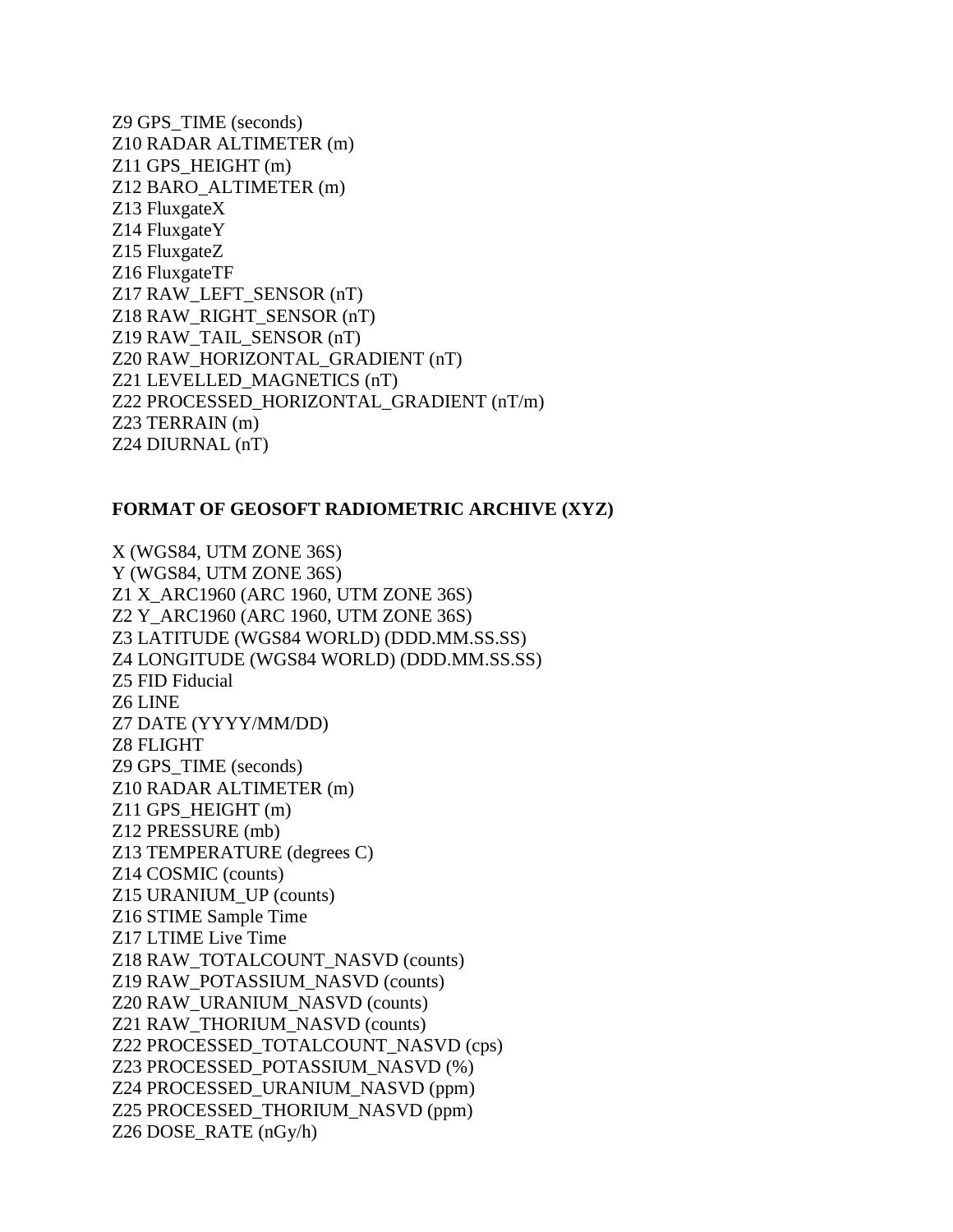### **GEOSOFT GRIDS (Arc 1960 and WGS84)**

Magnetic Horizontal Gradient Enhanced\_IGRF\_corrected.grd (nT) Potassium\_NASVD.grd (%) Terrain.grd (m) Thorium\_NASVD.grd (ppm) TotalCount\_NASVD.grd (cps) Uranium\_NASVD.grd (ppm)

### **SURVEY SPECIFICATIONS**

| <b>Magnetic Data Recording Interval</b> | 0.1 seconds                                  |
|-----------------------------------------|----------------------------------------------|
| Radiometric Data Recording Interval     | 1 second                                     |
| <b>Sensor Mean Terrain Clearance</b>    | 80 metres (for Blocks 1, 2, 3, 4, 5 and 7)   |
|                                         | 100 metres(for Block 6)                      |
| <b>Flight Line Spacing</b>              | 200 metres (for Blocks 1, 2, 3, 4, 5 and 7)  |
|                                         | 500 metres (for Block 6)                     |
| Tie Line Spacing                        | 2000 metres (for Blocks 1, 2, 3, 4, 5 and 7) |
|                                         | 5000 metres (for Block 6)                    |
| Flight Line Trend                       | 035 degrees                                  |
| Tie Line Trend                          | 125 degrees                                  |
|                                         |                                              |

### **EQUIPMENT SPECIFICATIONS**

| Magnetometers                     | 3 x Scintrex CS3 Cesium Vapour |  |
|-----------------------------------|--------------------------------|--|
| Data Aquisition System            | <b>FASDAS</b>                  |  |
| <b>Magnetic Counter</b>           | <b>FASDAS</b>                  |  |
| Radar Altimeter                   | KING KR405/KING KR405B         |  |
| <b>Barometric Altimeter</b>       | <b>ENVIRO BARO/DIGIQUARTZ</b>  |  |
| Radiometric Crystal Volume - Down | 32 litres                      |  |
| Radiometric Crystal Volume - Up   | 8 litres                       |  |
| <b>Radiometric Crystals</b>       | GPX 1024/256                   |  |
| Radiometric Data Acquisition      | GR-820-3                       |  |

#### **NAVIGATION SPECIFICATIONS**

Flight Path Tracking Digital

Flight Path Navigation Novatel 3151R/Omnistar RTDGPS Flight Path Recovery<br>Flight Path Processing<br>Real Time Differen Real Time Differential GPS Aircraft Supplied By Fugro Airborne Surveys Aircraft Cessna Caravan 208B ZS-FSA Aircraft Cessna Caravan 208 ZS-MSJ Aircraft Cessna 406 ZS-SSC